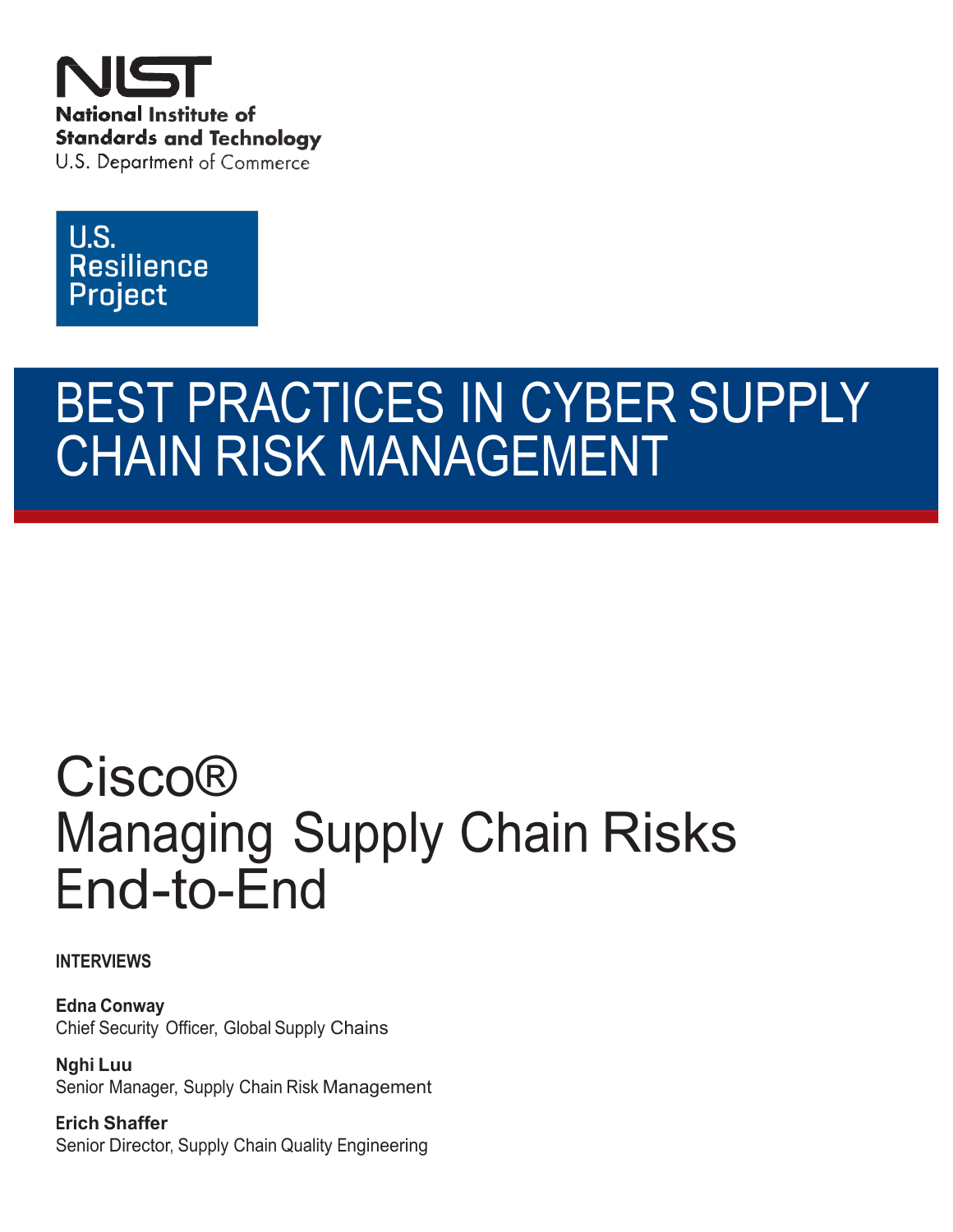## **The Next New Things in Risk Management**

- **Adjusting risk assessment frameworks to include mitigation efforts — both existing and potential**. On the X axis, probability measures are weighted by mitigation efforts already in place. On the Y axis, impact measures are weighted by mitigation difficulty, including level of resources and degree of control.
- **Integrate physical and cyber security requirements across the supplier network and product lifecycle.** The master security specifications document is customized to service or component, and specific site.
- **Real-time visibility into production processes of outsourced manufacturers** with the capacity to capture not only defect rates, but causes of failure and prevent a supplier's ability to shortcut testing requirements before shipment.

## **Company Overview**

For more than 25 years, Cisco® has been a pioneer in hardware and software products used in networks around world. It was one of the first companies with a dedicated supply chain risk management (SCRM) team, and continues to innovate in practical risk management applications to protect the enterprise and its supply chain from disruption and vulnerabilities.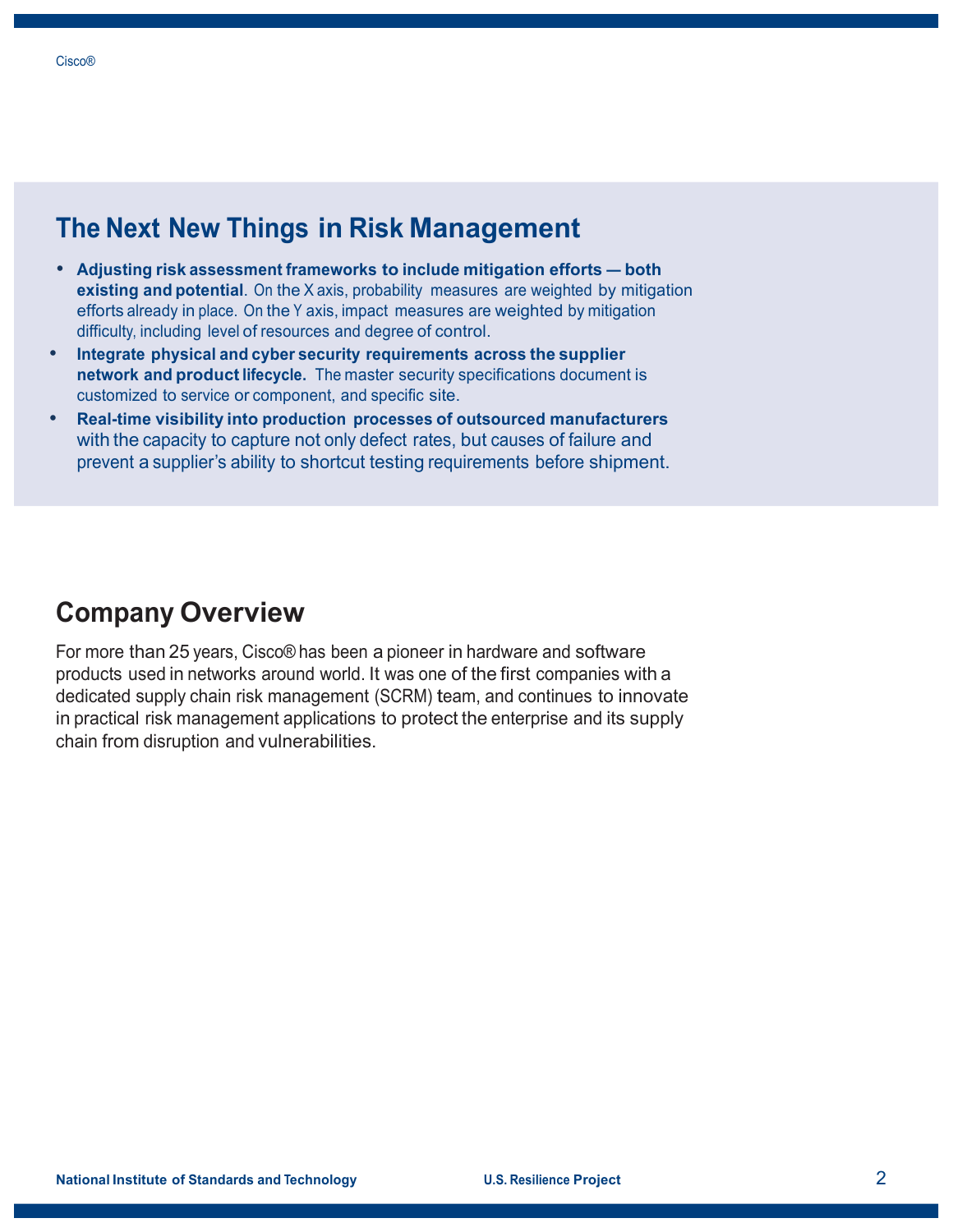## **Organizational Approach to Integrated Supply Chain Risk**

As befitting a global and complex organization, Cisco's risk management infrastructure is complex and evolving. First, there is an overall corporate risk management team. This is layered on top of functional risk management teams, including security, IT and supply chain. From a broad strokes perspective, there are multiple teams driving supply chain risk management, including:

- Resilience
- **Quality**
- Security, both physical and cyber
- **Sustainability**
- **Compliance**

While all elements of Cisco's risk management organization are critical to its success, this case study focuses on the resilience, quality and security processes and practices.

The focus on resilience was launched in the aftermath of Hurricane Katrina and the close call that Hurricane Rita gave Houston. Realizing that they were not fully prepared to respond systematically to a major event and could not comprehensively assess the full financial impact of the disasters, Cisco resourced a dedicated SCRM team to assess and mitigate supply chain risks and build out a better capability to respond to unpreventable incidents. Events such as the Fukushima Daiichi nuclear disaster triggered by an earthquake/tsunami and the Thai floods of 2012 validated and reinforced the importance of investment in supply chain resilience. Over the past decade, the SCRM team has tripled in size and matured its guiding principles, processes and tools — continuing to be a gold standard for organizations that have only recently begun to see SCRM as a strategic concern.

Quality is also a key team within the risk landscape, with 130 quality team members in the supply chain organization alone. This team is responsible for interfacing with the internal new product introduction (NPI) organization, external manufacturing partners, the technical assistance center and directly with customers.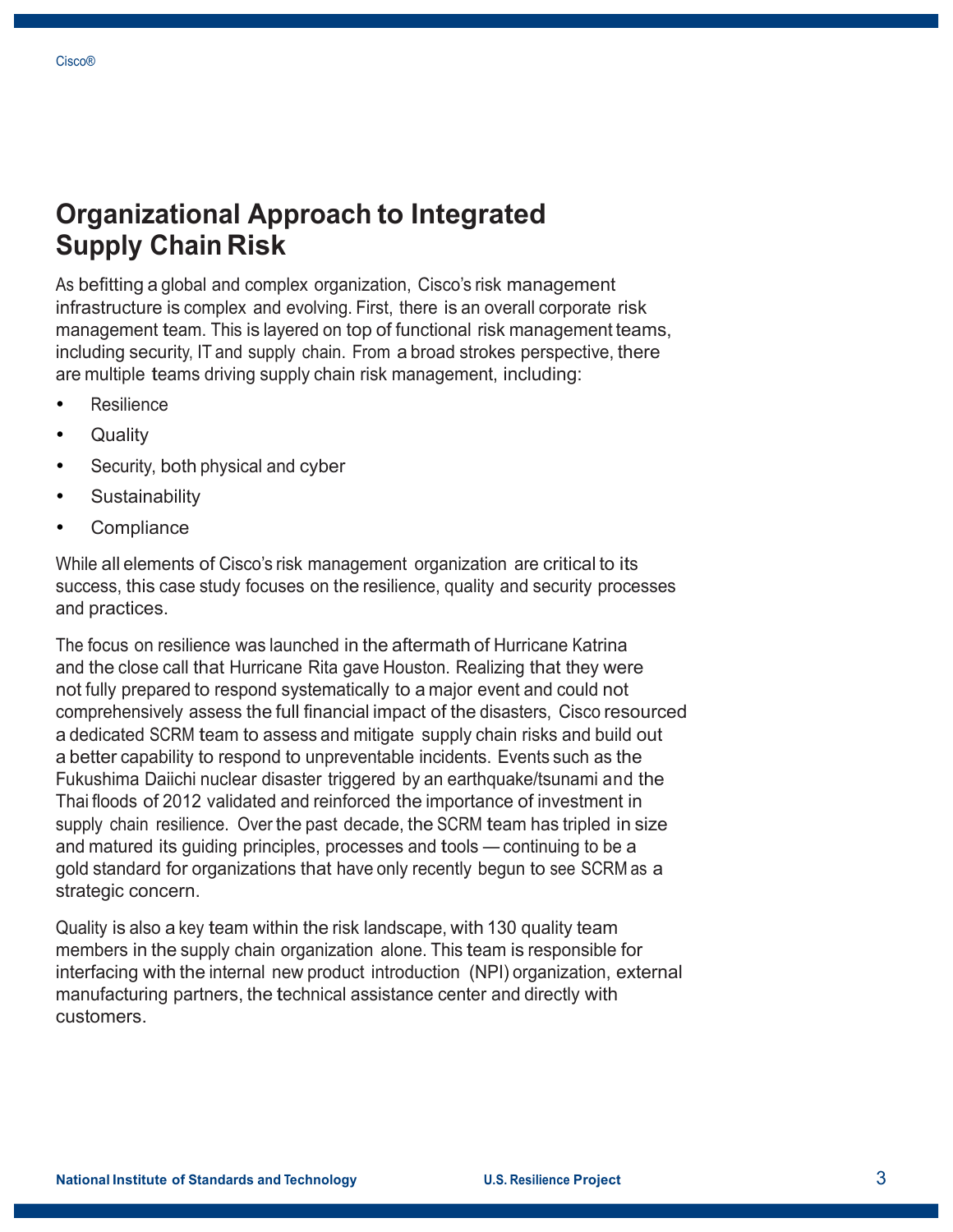Supply Chain Security has been a key part of Cisco's manufacturing supply chain for more than four years, focused on the risks of counterfeit or tainted products and misuse of intellectual property. Recently, the company established a new corporate organization focused on shifting the role security plays from "limiting damage" to enabling business. A key element of this Security and Trust Office is a broader view of supply chain security. Security will continue to be embedded throughout the product development, software, manufacturing, channel and technical service supply chains, while also addressing evolving cyber threats. To achieve its goal, the Cisco Security and Trust Office is partnering with every team that touches any part of the product lifecycle, and embedding new security capabilities into existing people, processes and tools.

## **Business Case for Integrated Supply Chain Risk Management**

For Cisco, the drivers for continued resourcing of the SCRM effort and expansion into cyber in the supply chain come from actual events that have directly impacted the company's supply chain operations and customers. The SCRM team has proven its ability to help the company recover faster in those events, effectively demonstrating the ROI of investing in a team of dedicated resources in order to protect billions of dollars of revenue. According to Nghi Luu, Supply Chain Risk Leader:

"Nine full-time staff and nine contractors protect literally billions in revenue. Without this team, it would take four weeks longer to get the business running after a disruption — and how much money would be lost every day during that period?"

The ability to move faster than competitors during a recovery, e.g., buying new inventory from common suppliers before a competitor can, also gives this company a competitive advantage.

In addition, risk management efforts over several years in supply chain and IT helped forge a uniquely close working partnership with the company's property insurer. For example, Cisco jointly invested with their contract manufacturers to achieve Highly Protected Risk (HPR) status from its property insurer for critical sites. This has helped the company lower its insurance premiums, while gaining higher coverage for business continuity disruptions.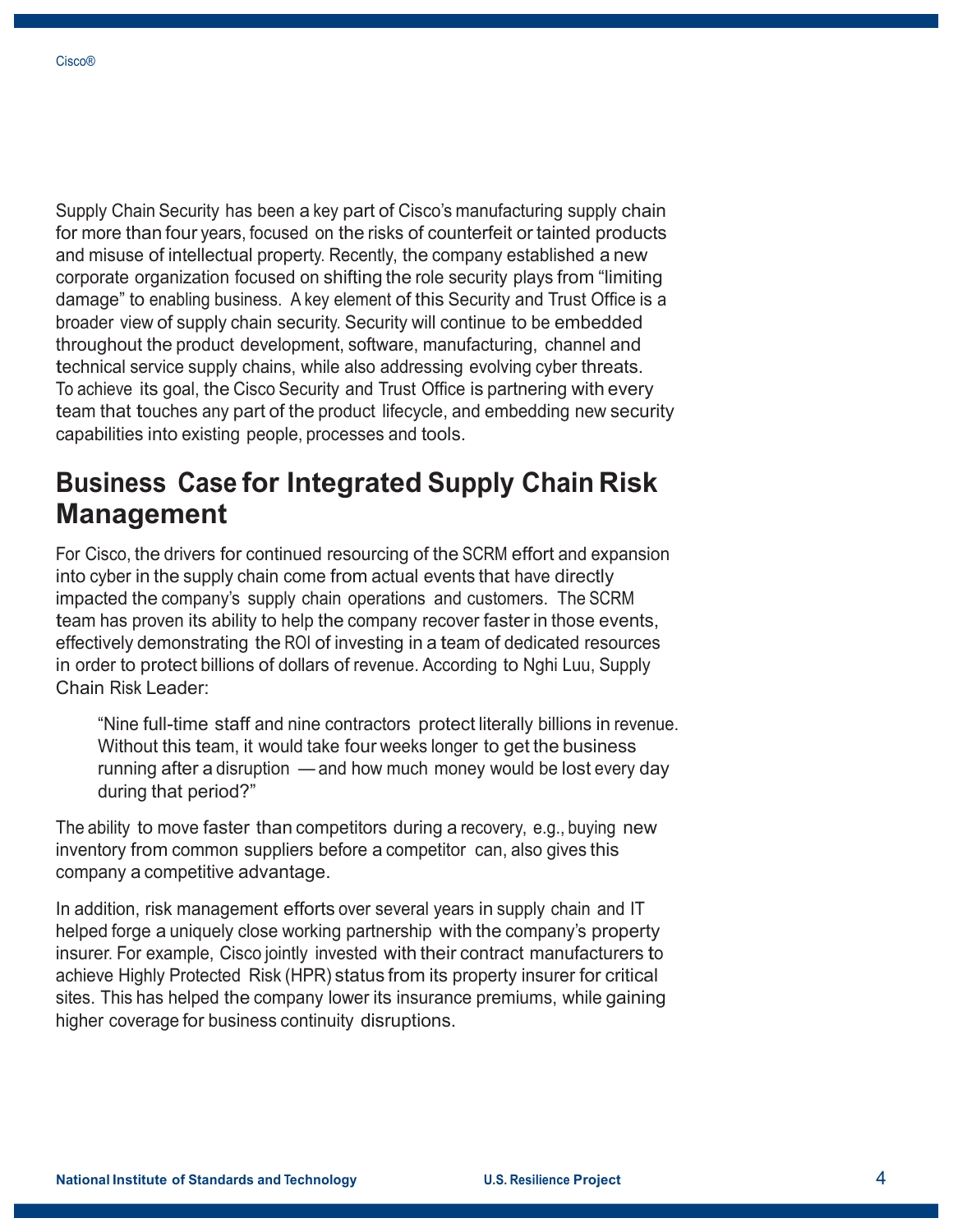But, Cisco believes that the most important driver for investment in supply chain risk management is brand reputation and customer satisfaction. The processes and practices that create confidence in the quality and integrity of the products in the supply chain and resiliency of the supply chain are a market differentiator.

## **Supply Chain Resilience**

Mr. Luu emphasizes Cisco's comprehensive framework for supply chain risk management.

"We've come to realize that it's not just about boxes getting from Point A to Point B. It's geopolitical risks, cyber risks, overall supply chain continuity risks. We've created a holistic framework for risk assessment that examines six overall categories of risk with over 25 subcategories."

These categories are being mapped onto a visual display that is currently in development. The X axis will show the probability of likelihood of an event based on the mitigation efforts already in place. Instead of impact on the Y axis, the measurement will showcase mitigation difficulty — the resources required, both dollars and headcounts, to mitigate the risk and level of control over the event. For example, the level of control over a natural disaster would be negligible. The resulting circles on the chart will show potential risks. The size of the bubble represents the size of threat. Some risks may be high probability and hard to mitigate, but do not represent a significant threat. That data will be used to drive annual planning efforts and budgets for risk mitigation.

Continuity of supply in the face of potential disruptions is a guiding principle for the Cisco SCRM team. Its approach focuses on mitigating vulnerabilities before a disruption — ensuring that suppliers can fulfill their committed recovery times.

Mitigation efforts are prioritized by revenue. The supply chain model spans more than 30 business units. The company uses high-powered analytics to determine which components, suppliers and manufacturing sites are most at risk, and then drives risk mitigation strategies and action plans to reduce the risk.

The SCRM team has four primary risk management strategies:

- 1. Incident Management
- 2. Supplier Business Continuity Planning (BCP)
- 3. Manufacturing and Test Resilience
- 4. Product Resilience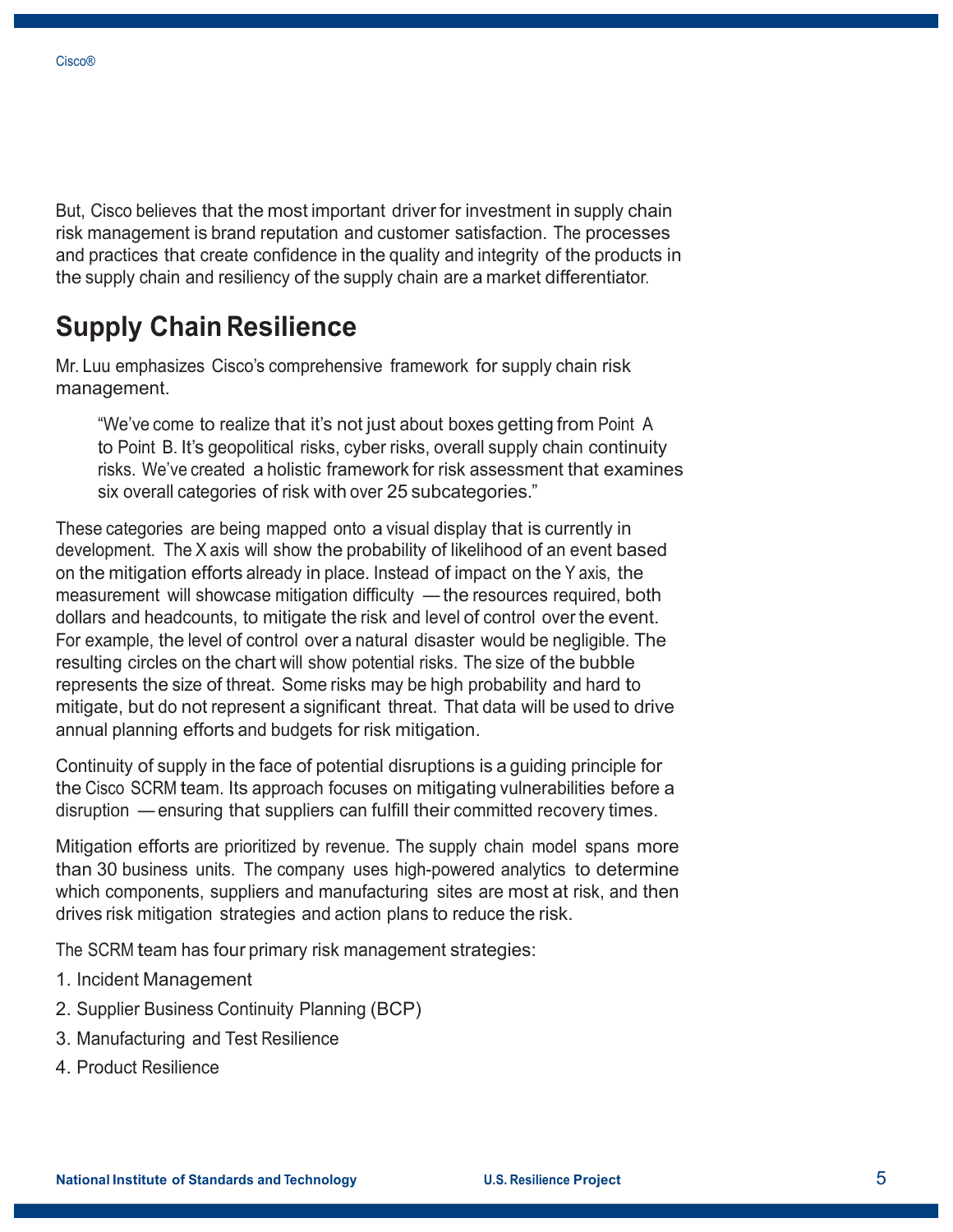#### **Incident Management**

The Cisco supply chain organization has deployed a number of capabilities to improve its ability to handle disruptions:

- **A. Situational Awareness:** The SCRM team partners with the corporate team on a multi-pronged 24/7 "sensing function" supported by a live feed of events around the world that could impact supply chain locations and operations. The SCRM team also tracks global trends that could adversely impact supply chains. Among the emerging issues on its radar include:
	- Changing legal environments (e.g. customs restrictions on shipments into Russia in response to the Ukraine situation);
	- Logistics delays (e.g. the 2014-15 Los Angeles port congestion showcased both infrastructure constraints, as well as the bottleneck from a labor action); and
	- The need for increased health and safety at suppliers (e.g. a factory explosion in China led authorities to investigate and shut down other suppliers, including three of its suppliers).
- **B. Tabletop and live drills:** The team conducts two to three drills per year within supply chain, as well as participation in the corporate drills and exercises on "what-if" scenarios. For example, what if the border with Mexico closes? What if there were a pandemic?
- **C. Supply Chain Incident Management:** The Supply Chain team organized a standing incident management team. These are employees from key product groups and functional teams who join the war room if an incident occurs that disrupts the supply chain. The supply team maintains key contacts, and the incident team list is refreshed annually.
- **D. Playbooks:** The SCRM team has developed playbooks that detail different roles and responsibilities in managing an incident. The playbooks provide a framework for organizing the incident response team, key contacts related to various types of incidents, and templates and supporting materials to assist in running and managing the incident response.

#### **Supplier BCP**

The BCP component of Cisco's program starts with an annual survey administered by a third party to hundreds of suppliers to identify the exact geographic location of their manufacturers. In the event an earthquake, for example, the company would be able to map all of its components and suppliers in the affected area by location, part and spend — and forecast potential disruptions in the supply chain and revenue at risk. The database includes key information: Whether there is an alternate manufacturing site; what is the Time to Recover (TTR), who are the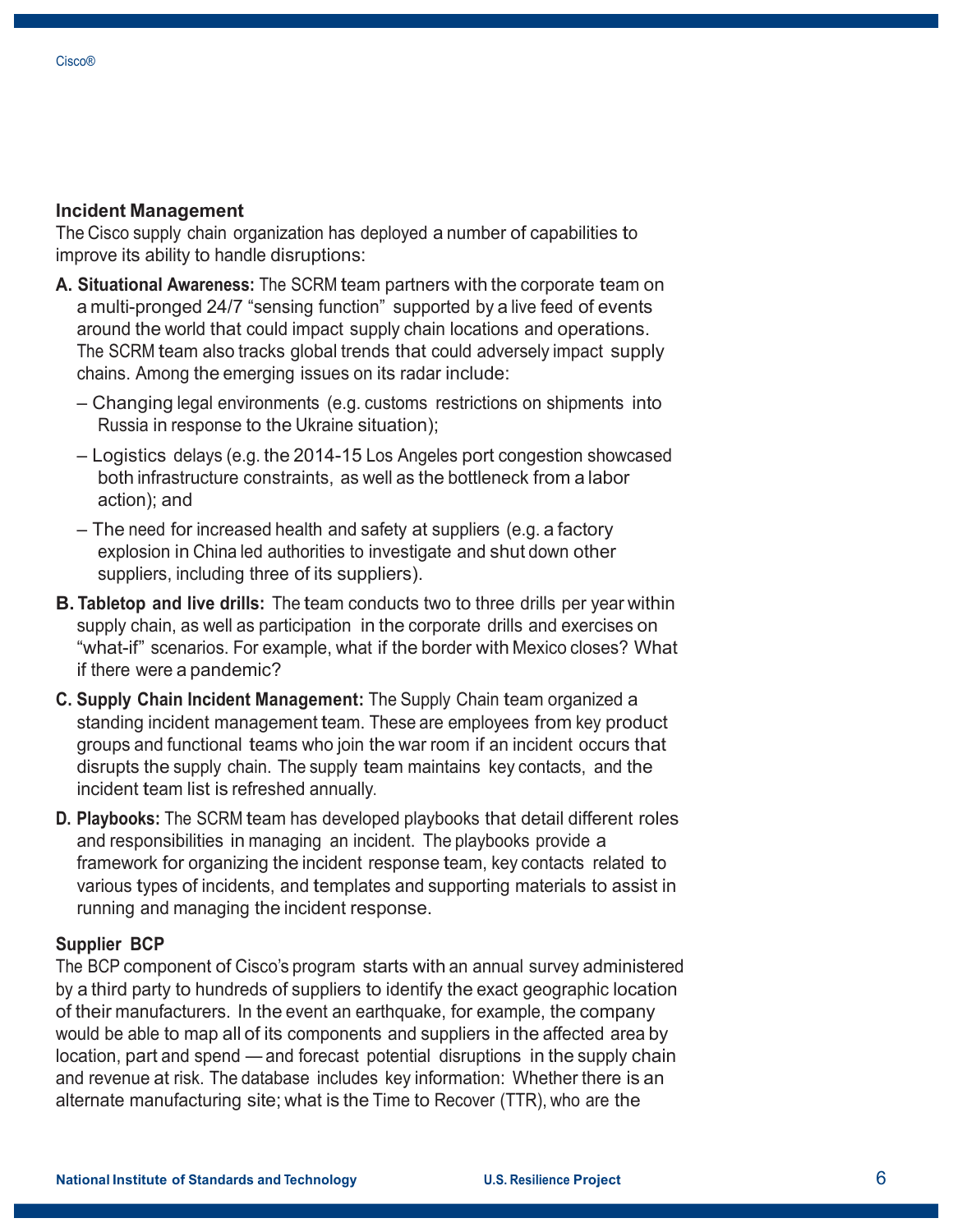key contacts that enable the company to manage the impact. Quarterly updates capture net new additions to the supply chain, as well as changes for existing partners. The company that administers the survey will conduct virtual audits and follow up with the vendors for quality control purposes. Actual supplier Business Continuity documents are collected, but only a subset of critical vendor BCPs are audited annually.

One of the areas the company is pursuing is greater visibility into lower tiers of the supply chain. What it found about a month after the Thai floods was an unexpected spike in disruptions. It turned out that lower tier suppliers had exhausted inventories, but their production capacity had been affected by the flood. Cisco continues to seek greater visibility into the supply chain, at the very least to be able to map the sub-tier suppliers geographically.

These data collection and analytical processes from the Supplier BCP Program are so robust that they are used for risk management in other areas as well. The SCRM team effectively acts like a service model approach, providing other groups in the company with the data necessary to identify, prioritize and mitigate risks. For example, as part of their standard data collection process, the SCRM team collects supplier financial health data quarterly from the supply chain finance organization. SCRM then uses this data as part of their overall product resiliency reviews with the multiple product teams.

#### **Manufacturing and Test Resilience**

Time to Recover (TTR) is measured by how long it takes for a supplier to recover its operations orrelocate to an alternate site. Most organizations focus on the inventory and people required for production. One critical element of this metric that is often either forgotten about or underestimated is the equipment used on the manufacturing floor. Replacement equipment may have lead-times of up to a year. However, given the expense of this equipment, companies are reluctant to invest in redundant equipment, which is a challenge for the Supply Chain Continuity program. Risk mitigation efforts with suppliers are continuing to evolve in this space.

#### Product Resilience

Product Resilience at Cisco entails a formal risk review of products to identify sole source or other risk components before a product is manufactured. Component risk ratings — mandatory for new product introductions — have three levels:

- $1 =$ some risk
- $2 =$  no risk
- 3 = preferred

The objective is to engage with engineering and product operations to drive resiliency upstream into the early stages of the design and development process.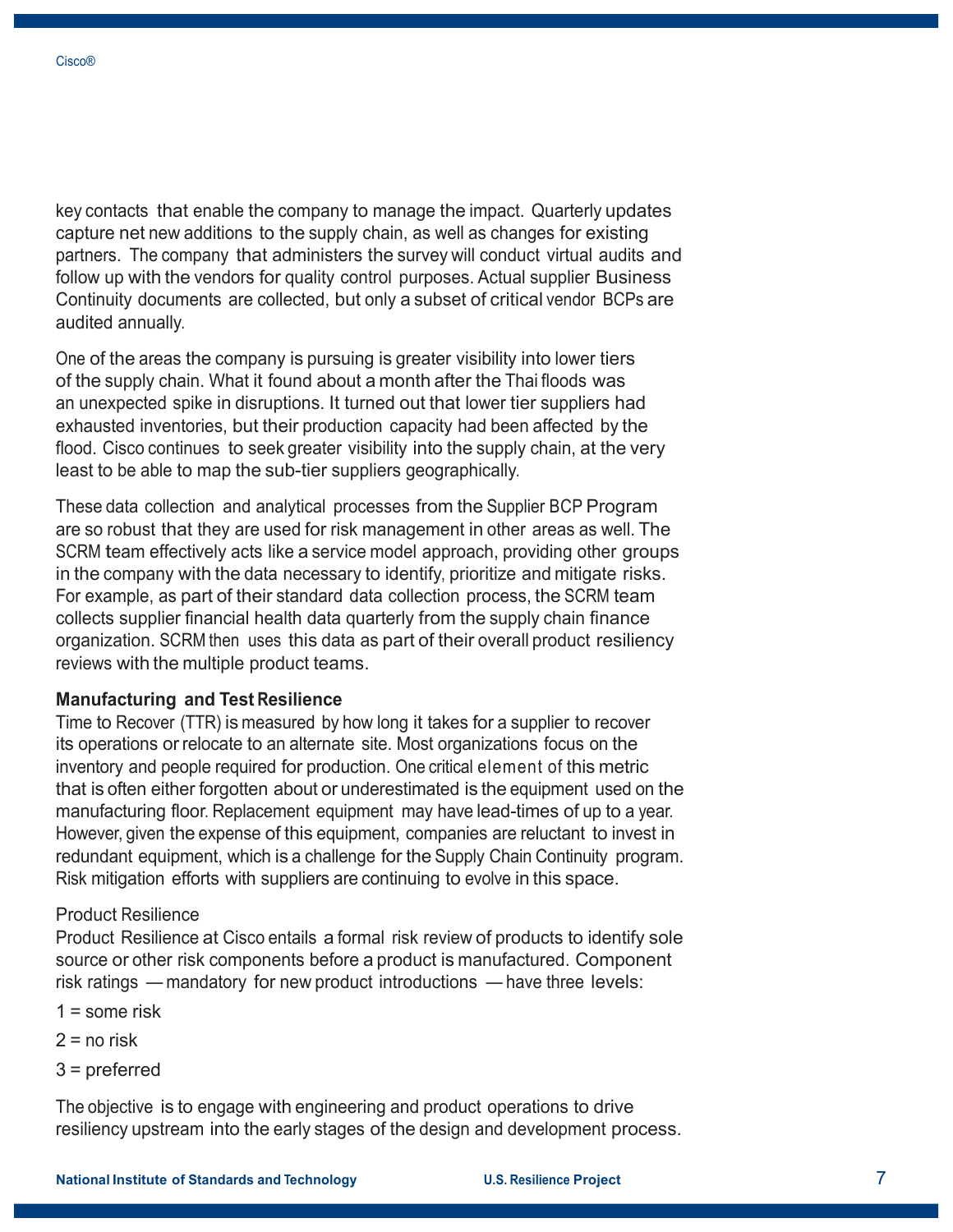#### **Managing Supplier Risks**

Cisco is a leader in managing supplier risks through a series of formalized business reviews. Suppliers are vetted up front and regularly reviewed against a number of criteria, including performance, financial stability, quality and security. Suppliers are subject to regular audits from both the security and IT security teams, as well as less frequent audits on financial and regulatory risks. Additionally, the company controls the part numbers its contract manufacturers can purchase through its Bill of Materials, which specifies an approved vendor list for each part number.

## **Supply Chain Quality Assurance (QA)**

How does Cisco, with its 100 percent outsourced manufacturing supply chain, assure quality in its products? Answer: By innovating in quality assurance and testing methods, as well as product innovation.

Today, the supply chain quality team is focused on hardware, but is evolving toward a full product quality experience, which would include software. At the moment, there is no centralized software quality team. The teams that write the code are also responsible for managing the quality of that code. By contrast on the hardware side, design teams hand off to the supply chain quality team, which manages the quality of the incoming design, the build and the customer.

Quality assurance has been a priority for Cisco's manufacturing supply chain since inception, when certain initial phases of the manufacturing processes were outsourced. But, about a dozen years ago, test and assembly were outsourced as well. Cisco's leadership understood that, in addition to its close ties with trusted manufacturing partners, the company needed new ways to verify adherence to both technical and quality requirements. The company made significant investments in technology and collaborative processes to create a high confidence level in component quality, manufacturing process and test reliability, including:

**HALT Lab** (Highly Accelerated Lifecycle Testing): The processes are designed to catch potential defects as early as possible. Long before anyone is thinking about production, prototypes are tested in the HALT Lab. According Erich Shaffer, Senior Director for Supply Chain Quality: "We shake it, subject it to high and low temperatures to find out where it breaks, and strengthen the weak points to increase reliability."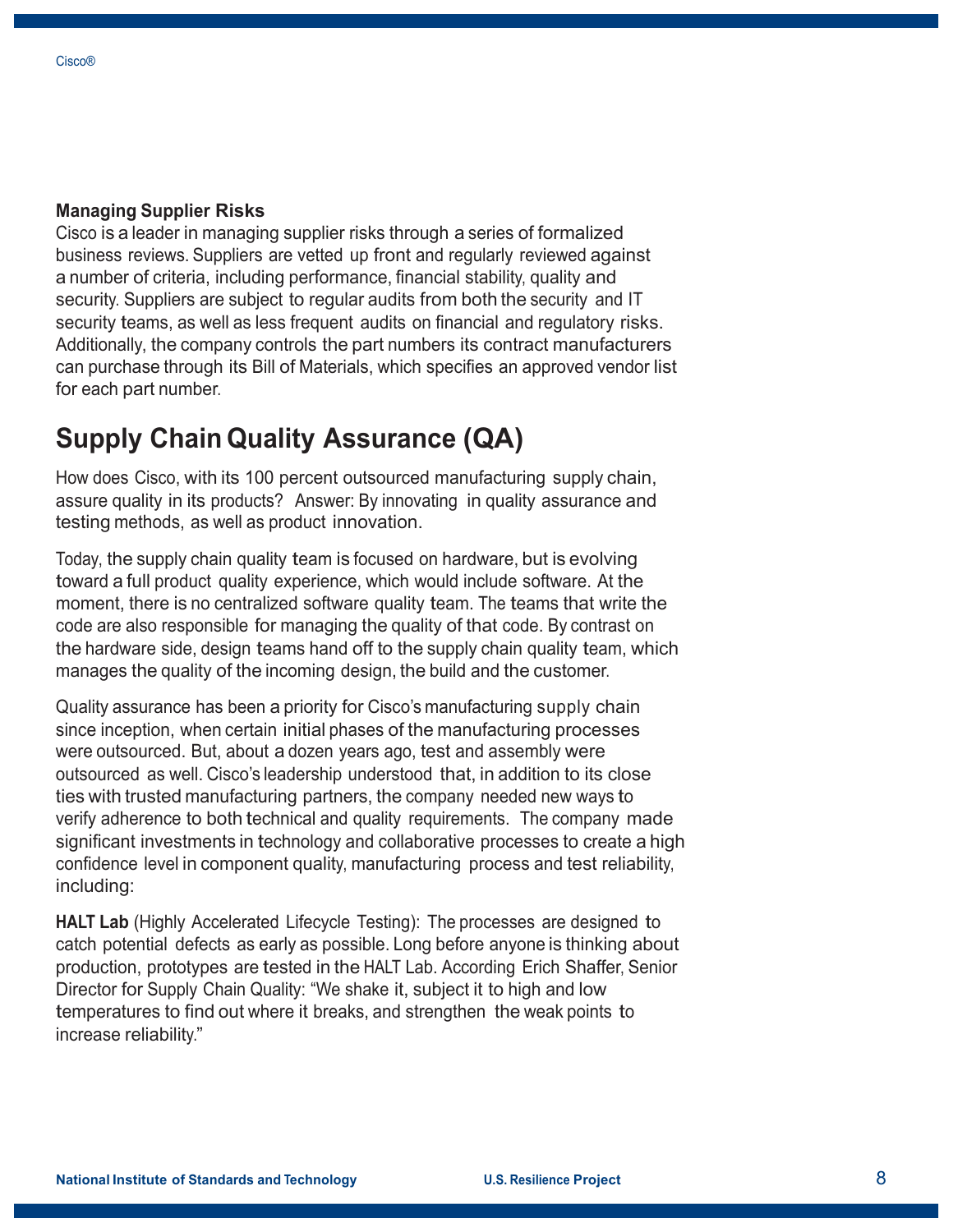**Real-time Data:** Cisco's unique secret weapon is a propriety software system that gives it real-time visibility into the production processes and quality controls of its outsourced manufacturers. This homegrown software system built in the 1990s was originally deployed as a shop-floor test system. As business has grown and production has been outsourced to electronic manufacturing services (EMS) partners, the system has evolved and been integrated with systems at its partner sites. The system provides the company with data on yields, component defect rates, test results and all other production information from all sites all the time. Adopting this test system is a pre-requisite to being a member of Cisco's manufacturing supply chain.

It is a workstation that is set on the factory floor at a manufacturing partner. Each of the products in production plugs into the system, and it recognizes the serial number and diagnostic tests to be run. This capability increases quality assurance on many levels.

- First, the risk of skipping or limiting diagnostics on urgent orders is eliminated. All test results must be input before the system will authorize shipment.
- Second, the system identifies defects at the component level, but also at the repair station. That enables insight not only into failure rates, but also the reason for the failure. Accumulated across different sites and product lines, that data provides insight on whether this is a design problem, a component problem or a workflow problem. Mitigation actions might occur across multiple product lines and suppliers.
- Third, it is portable and can be deployed to address specific issues. For example, physical or electrical characteristics of a component are not usually tracked (the test is not calibrated to specific voltage but to on or off). But, if there are problems, the light touch system can be deployed for data measurement and then taken down easily.
- All of the information that is collected becomes part of a database that underpins Cisco's quality management program. It is collecting information from the factory floor on everything from yields to defect rates. That data scrolls live to headquarters and is also recorded. There are weekly meetings with cross-functional teams and with the contract manufacturers to review the data in order to understand what could have caused a down dip in yield or a spike in defects.
- Using defect rates from production and reports from customers, the company is able to identify a top ten list of problem components and work with the supplier or the design teams to correct the problem.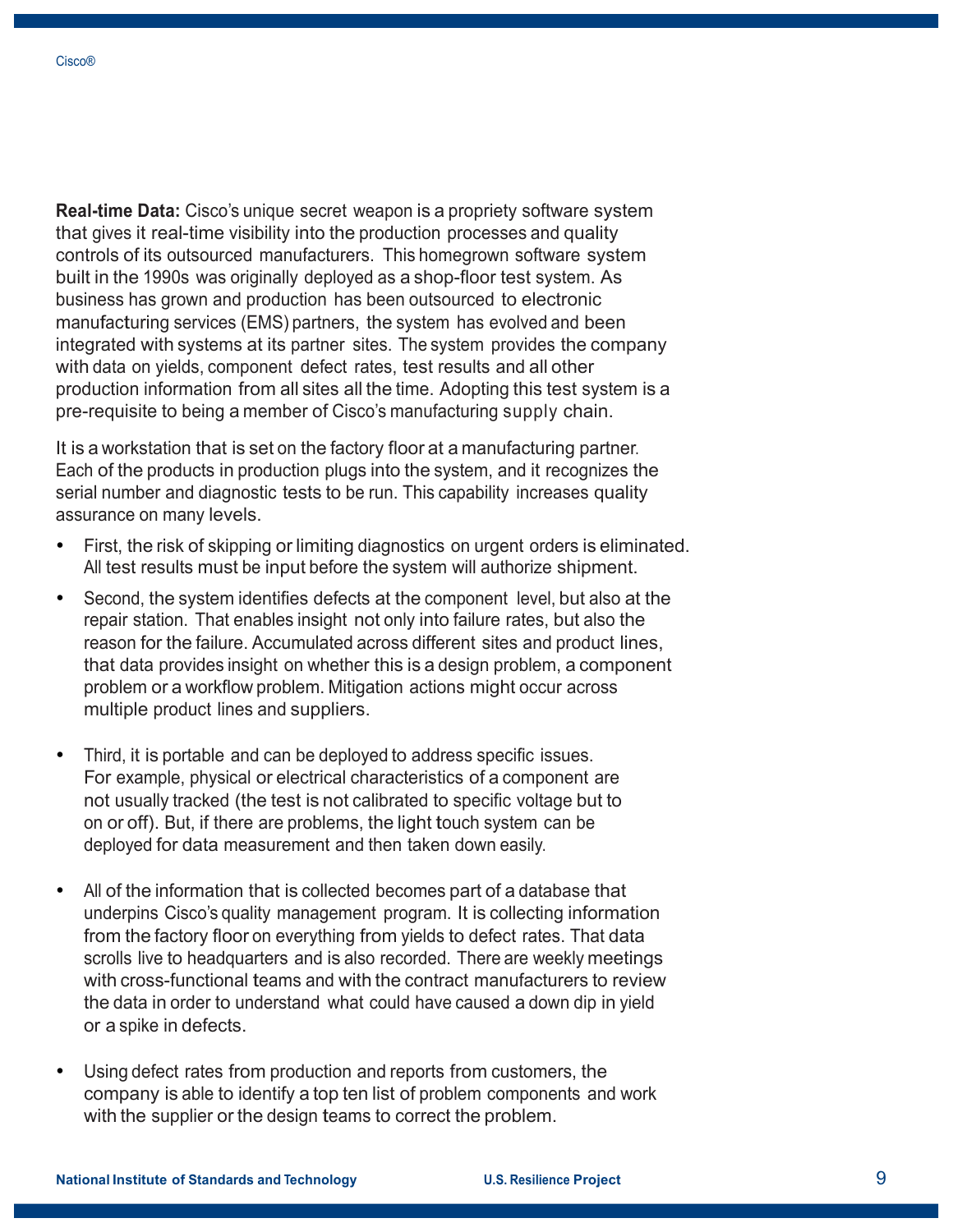In addition, the system contributes to the SCRM efforts by providing massive data sets, which serve as the foundation for other teams to manage risks. Leveraging its centralized role inside the corporation, the supply chain quality assurance team interfaces with multiple organizations — from new product introduction teams and external manufacturing partners to cybersecurity and anti-counterfeiting to the customer-facing Technical Assistance Centers, and sometimes directly with the customers. For example, many counterfeit issues start off as a QA issue masked as a product failure. The systems help distinguish between the two, and QA can hand off the issue quickly to the right security forensics team.

In this era of "big data," the system is able to provide tens of millions of records a day that enables Cisco to improve quality, reduce customer returns, increase inventory turns and manage risk.

## **Supply Chain Security**

Security requirements, originally developed for Cisco's manufacturing supply chain, are now being extended across the product lifecycle. According to Edna Conway, Chief Security Officer for Cisco's global supply chains:

"While getting a product from the design phase through production, service and end-of-life must look seamless to customers, a number of different internal organizations actually 'own' these processes. For example, product design and development is primarily owned by engineering and supply chain operations. Planning, sourcing, fabrication, quality control and delivery is owned primarily by supply chain operations, although sales and finance also play a role. The worldwide partner organization plays a key role in the delivery of solutions to customers, while the technical services organization takes charge when the product is actually in use. And, responsibility for end-of-life management — a vulnerable time when parts can be diverted rather than decommissioned — is managed by supply chain operations and yet another group.

Supply chain security is driving foundational requirements and collaborative partnerships that can be applied across the product lifecycle — from design to decommission — as well as across the supplier network. Our goal is to enhance integrity, regardless of the functional area of the company or supplier handling any aspect of that lifecycle."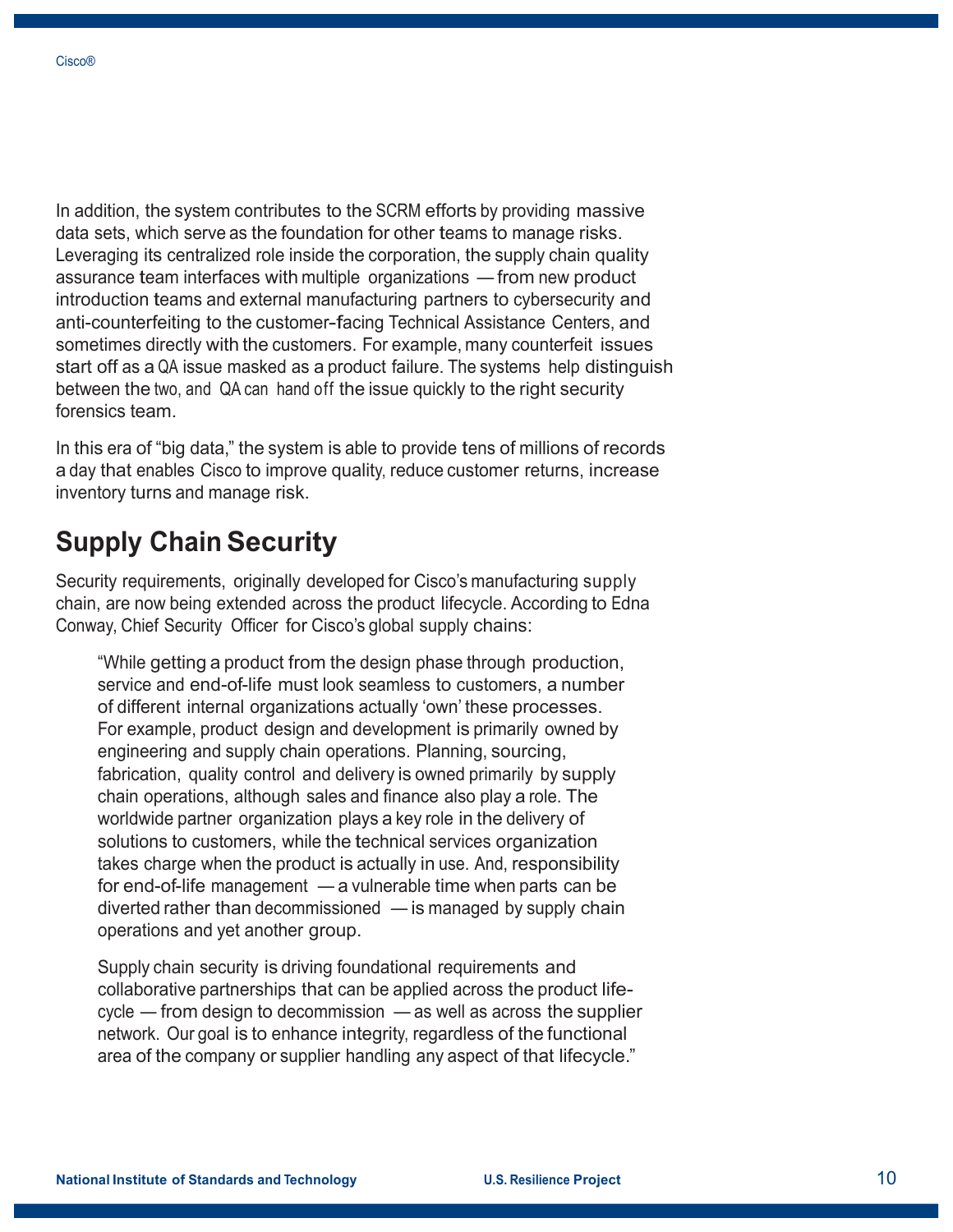In the past, requirement packages were focused very specifically — for an ASICs manufacturer or an EMS partner. But in today's complex and global supply chain, these clearly delineated cubbyholes no longer exist. An EMS partner may also be doing design work, failure analysis and warehousing. The concept of separate and independent requirements no longer works today. Cisco has developed a comprehensive supply chain security master specification with 180 requirements across 11 security domains. Some of the security requirements are applicable across the board — security governance or personnel security, for example — but others can be customized to the product, service or site. Figure 1 shows the list of Cisco's Supply Chain Security Domains.

|                         | <b>Domain</b>                                                | <b>Description</b>                                                                                                                                                                                                                                                                     | #   | Sub-domain                                  |
|-------------------------|--------------------------------------------------------------|----------------------------------------------------------------------------------------------------------------------------------------------------------------------------------------------------------------------------------------------------------------------------------------|-----|---------------------------------------------|
|                         | <b>Security</b><br><b>Governance</b>                         | The security governance domain details<br>requirements for supplier's overall governance<br>strategy to manage supply chain security and<br>compliance related risks by establishing requisite<br>policies, standards and procedures.                                                  | 1.1 | Governance and Information Security Program |
|                         |                                                              |                                                                                                                                                                                                                                                                                        | 1.2 | Security Policies, Standards and Procedures |
|                         |                                                              |                                                                                                                                                                                                                                                                                        | 1.3 | <b>Security Risk Management</b>             |
| $\overline{2}$          | <b>Security in</b><br><b>Manufacturing</b><br>and Operations | The security in manufacturing and operations<br>domain details requirements that a supplier must<br>meet in their manufacturing and operating<br>procedures in order to protect the company's<br>material assets and IP.                                                               | 2.1 | <b>Tracking and Accountability</b>          |
|                         |                                                              |                                                                                                                                                                                                                                                                                        | 2.2 | <b>Security in Inventory Management</b>     |
|                         |                                                              |                                                                                                                                                                                                                                                                                        | 2.3 | Security in Handling Proprietary Items      |
|                         |                                                              |                                                                                                                                                                                                                                                                                        | 2.4 | <b>Segregation of Duties</b>                |
|                         |                                                              |                                                                                                                                                                                                                                                                                        | 2.5 | <b>Scrap Management</b>                     |
|                         |                                                              |                                                                                                                                                                                                                                                                                        | 2.6 | <b>Tampering and Malicious Modification</b> |
|                         |                                                              |                                                                                                                                                                                                                                                                                        | 2.7 | <b>Counterfeit Mitigation</b>               |
| 3                       | <b>Asset</b><br><b>Management</b>                            | The asset management domain details<br>requirements that a supplier must implement for<br>securing IT and manufacturing assets throughout<br>their life cycle.                                                                                                                         | 3.1 | <b>Identification and Classification</b>    |
|                         |                                                              |                                                                                                                                                                                                                                                                                        | 3.2 | <b>Media Protection and Disposal</b>        |
|                         |                                                              |                                                                                                                                                                                                                                                                                        | 3.3 | <b>Records Management</b>                   |
| $\overline{\mathbf{4}}$ | <b>Security Incident</b><br><b>Management</b>                | The security incident management domain details<br>requirements that a supplier must implement to<br>establish a robust incident management (IM)<br>process that should be followed for activities such<br>as logging, recording and resolving of security<br>incidents and anomalies. | 4.1 | Incident Identification and Reporting       |
|                         |                                                              |                                                                                                                                                                                                                                                                                        | 4.2 | <b>Incident Response</b>                    |

#### **Figure 1. Supply Chain Master Security Specification**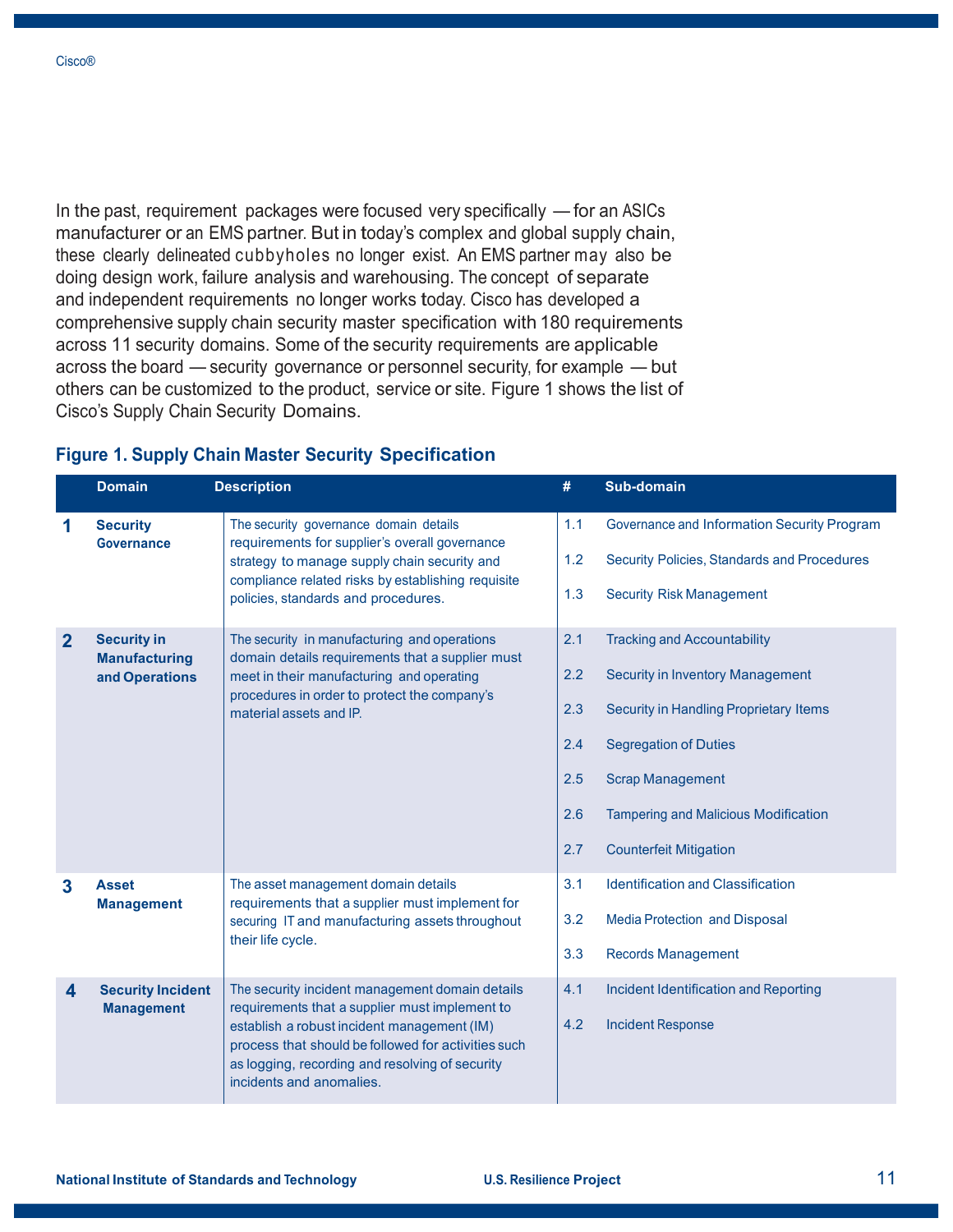|   | Domain                                                       | Description                                                                                                                                                                                                                                                                                                                                  | $\#$       | Sub-domain                                                                          |
|---|--------------------------------------------------------------|----------------------------------------------------------------------------------------------------------------------------------------------------------------------------------------------------------------------------------------------------------------------------------------------------------------------------------------------|------------|-------------------------------------------------------------------------------------|
| 5 | <b>Security Service</b><br><b>Management</b>                 | The<br>service<br>domain<br>details<br>management<br>requirements, a) for the delivery of services in<br>accordance with agreed upon delivery timeframes.                                                                                                                                                                                    | 5.1<br>5.2 | Security in Business Continuity Planning<br><b>Business Continuity Plan Testing</b> |
|   |                                                              | b) establishing a business continuity plan/program in<br>an event of a service disruption.                                                                                                                                                                                                                                                   |            |                                                                                     |
| 6 | <b>Security in</b><br><b>Logistics and</b><br><b>Storage</b> | The security in logistics and storage domain details<br>supplier security requirements that should be followed<br>during storage and distribution of raw materials,<br>inventory and finished goods along the company's<br>supply chain.                                                                                                     | 6.1<br>6.2 | <b>Warehousing and Storage</b><br><b>Shipping and Receiving</b>                     |
|   |                                                              |                                                                                                                                                                                                                                                                                                                                              | 6.3        | <b>Packaging Security</b>                                                           |
| 7 | <b>Physical and</b>                                          | The physical and environmental security domain<br>details requirements that a supplier must design and<br>implement to deny unauthorized access to facilities,<br>equipment and resources, and to protect personnel<br>and property from damage or harm.                                                                                     | 7.1        | <b>Physical Access Control and Monitoring</b>                                       |
|   | <b>Environmental</b><br><b>Security</b>                      |                                                                                                                                                                                                                                                                                                                                              | 7.2        | Perimeter Security and Secure Areas                                                 |
|   |                                                              |                                                                                                                                                                                                                                                                                                                                              | 7.3        | <b>Security During Equipment Maintenance</b>                                        |
|   |                                                              |                                                                                                                                                                                                                                                                                                                                              | 7.4        | Power and Lighting                                                                  |
| 8 | <b>Personnel</b>                                             | The personnel security domain details requirements<br>to ensure that all supplier personnel who have access<br>to any proprietary items and company IP have the<br>required authorizations, training, and contractual<br>agreements including appropriate clearances, if<br>required.                                                        | 8.1        | <b>Prior to and During Employment</b>                                               |
|   | <b>Security</b>                                              |                                                                                                                                                                                                                                                                                                                                              | 8.2        | Security Training and Awareness                                                     |
|   |                                                              |                                                                                                                                                                                                                                                                                                                                              | 8.3        | <b>Contracts and Enforcement</b>                                                    |
|   |                                                              |                                                                                                                                                                                                                                                                                                                                              | 8.4        | Termination or Change of Employment                                                 |
| 9 | <b>Information</b>                                           | The information protection domain details<br>requirements for protection of the company's<br>proprietary data through its lifecycle, such as data<br>classification, handling, cryptographic controls and<br>disposal. It also lists the requirements to be<br>implemented on information systems that store or<br>process the company's IP. | 9.1        | Data Classification and Handling                                                    |
|   | <b>Protection</b>                                            |                                                                                                                                                                                                                                                                                                                                              | 9.2        | <b>Cryptographic Controls</b>                                                       |
|   |                                                              |                                                                                                                                                                                                                                                                                                                                              | 9.3        | Backup, Retention and Disposal                                                      |
|   |                                                              |                                                                                                                                                                                                                                                                                                                                              | 9.4        | <b>Information Access Controls</b>                                                  |
|   |                                                              |                                                                                                                                                                                                                                                                                                                                              | 9.5        | <b>Network Security</b>                                                             |
|   |                                                              |                                                                                                                                                                                                                                                                                                                                              | 9.6        | Information System Logging and Monitoring                                           |
|   |                                                              |                                                                                                                                                                                                                                                                                                                                              | 9.7        | <b>Information Exchange</b>                                                         |
|   |                                                              |                                                                                                                                                                                                                                                                                                                                              | 9.8        | <b>Information Infrastructure Security</b>                                          |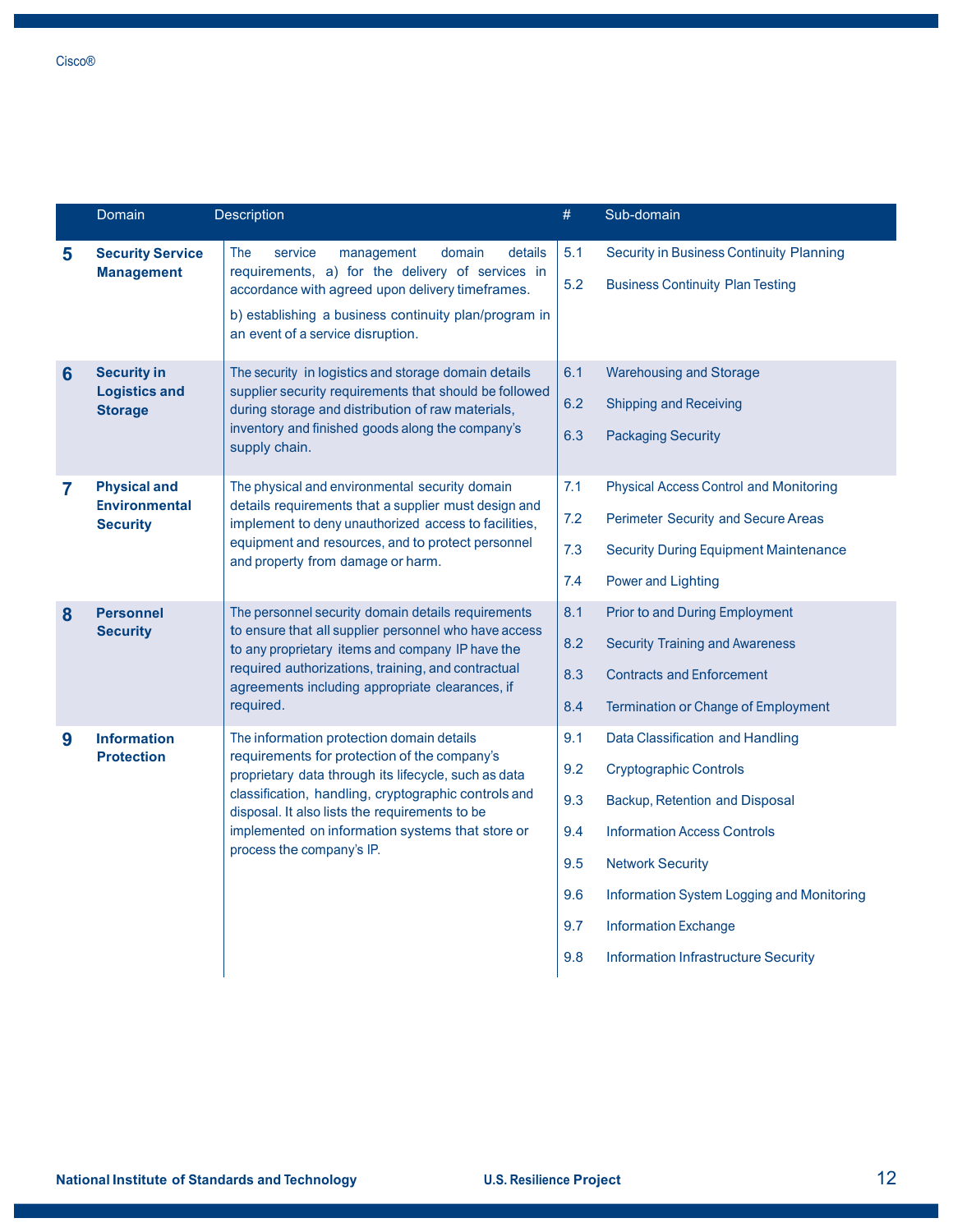| Domain                                                              | <b>Description</b>                                                                                                                                                                                                                                                        | #            | Sub-domain                                                                     |
|---------------------------------------------------------------------|---------------------------------------------------------------------------------------------------------------------------------------------------------------------------------------------------------------------------------------------------------------------------|--------------|--------------------------------------------------------------------------------|
| <b>Security</b><br><b>Engineering</b><br>and<br><b>Architecture</b> | The security engineering and architecture domain details<br>requirements to be followed during design, development,<br>testing and rollout of products and services to and on<br>behalf of the company.                                                                   | 10.1<br>10.2 | Secure Design and Development Lifecycle<br>Configuration and Change Management |
| <b>3rd Tier Partner</b><br><b>Security</b>                          | The 3rd tier partner security domain details<br>requirements focused on information security controls<br>that must be implemented at downstream suppliers<br>and partner (4th parties, e.g. cloud service providers) in<br>relation to procurement of goods and services. | 11.1<br>11.2 | <b>Security During Contract Initiation</b><br><b>Cloud Security</b>            |

This framework, originally developed for the manufacturing supply chain, will become a baseline requirement architecture for other internal and external organizations that touch the company's supply chains. Flexible application of the architecture is key to its uniform adoption and success. One area requiring a different strategy than that for the manufacturing supply chain is the company's worldwide partner ecosystem. Given the sheer number and diversity of channel partners, it would be difficult to impose a mandatory baseline of requirements uniformly. One approach under consideration is to create an "opt-in" class of channel partner. The degree of compliance with security standards will be visible to the company's customers, who can then choose a supply chain security capable channel partner at their discretion based on the nature of their purchase.

Another Cisco customer-driven pilot program seeks to extend security innovations across the company. As product engineers and supply chain managers devise new practices or technologies to improve the security in one area, the new security organization is looking for applicability to other product lines. This moves the security to a higher threshold for the whole company, and makes security a product differentiator.

### **Standards**

Cisco has been active in a number of industry groups to help promulgate a limited set of new standards and best practices in both the supply chain security and cyber security areas. With respect to end-to-end supply chain integrity, it relies on three kinds of standards to inform its own processes:

• End-to-end Standards: At the highest level, the end-to-end standards include: NIST Cybersecurity Framework; NIST 800-161; NISTIR 7622 as guidance and the Open Trusted Technology Partner Standard, which was recently adopted as ISO 20243.